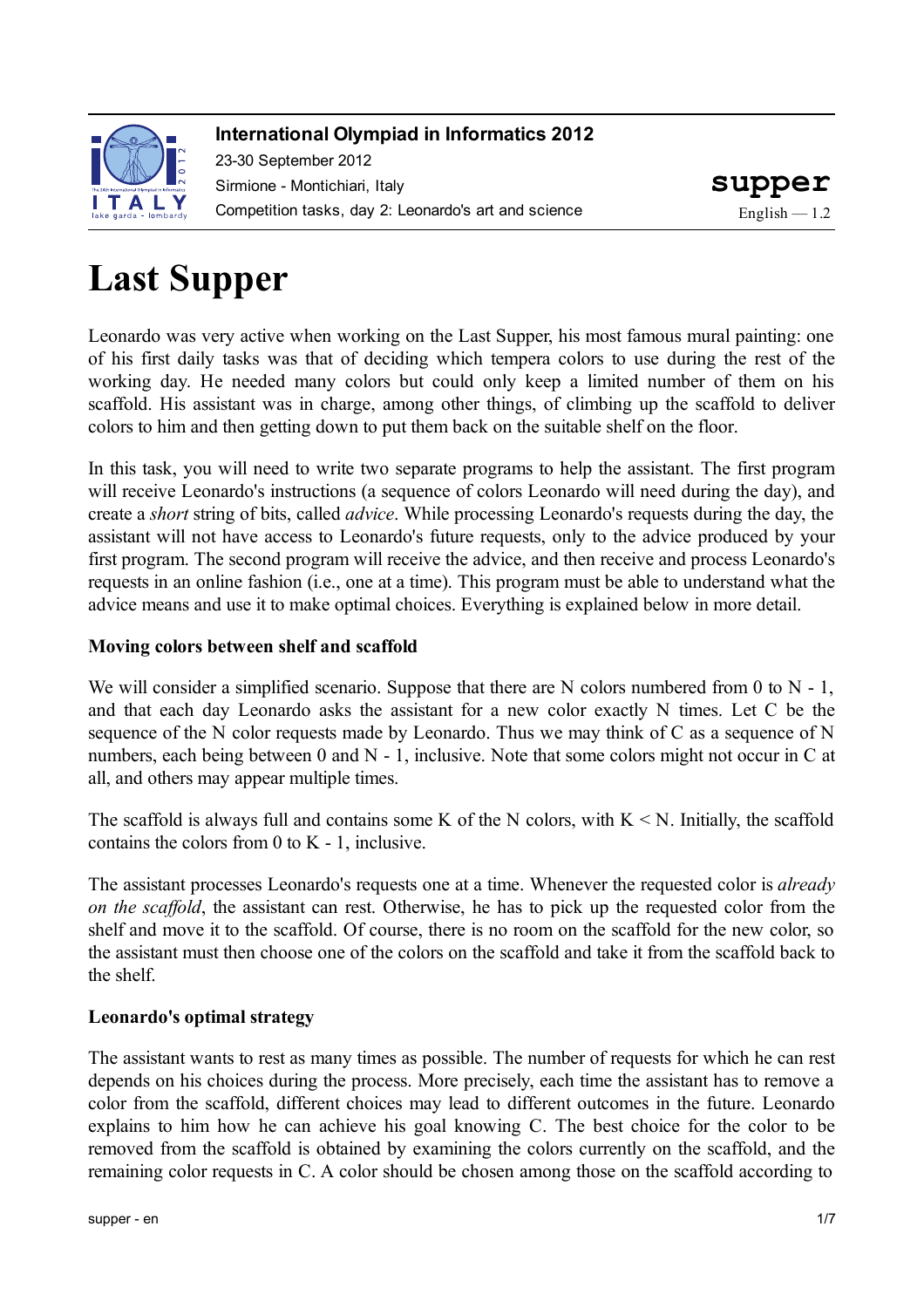the following rules:

- If there is a color on the scaffold that will never be needed in the future, the assistant should remove such a color from the scaffold.
- Otherwise, the color removed from the scaffold should be the one *that will next be needed furthest in the future*. (That is, for each of the colors on the scaffold we find its first future occurrence. The color moved back to the shelf is the one that will be needed last.)

It can be proved that when using Leonardo's strategy, the assistant will rest as many times as possible.

### **Example 1**

Let  $N = 4$ , so we have 4 colors (numbered from 0 to 3) and 4 requests. Let the sequence of requests be  $C = (2, 0, 3, 0)$ . Also, assume that  $K = 2$ . That is, Leonardo has a scaffold capable of holding 2 colors at any time. As stated above, the scaffold initially contains the colors 0 and 1. We will write the content of the scaffold as follows: [0, 1]. One possible way that the assistant could handle the requests is as follows.

- $\blacksquare$  The first requested color (number 2) is not on the scaffold. The assistant puts it there and decides to remove color 1 from the scaffold. The current scaffold is [0, 2].
- The next requested color (number 0) is already on the scaffold, so the assistant can rest.
- For the third request (number 3), the assistant removes color 0, changing the scaffold to  $[3, 1]$ 2].
- $\blacksquare$  Finally, the last requested color (number 0) has to be taken from the shelf to the scaffold. The assistant decides to remove color 2, and the scaffold now becomes [3, 0].

Note that in the above example the assistant did not follow Leonardo's optimal strategy. The optimal strategy would remove the color 2 in the third step, so the assistant could then rest again in the final step.

#### **Assistant's strategy when his memory is limited**

In the morning, the assistant asks Leonardo to write C on a piece of paper, so that he can find and follow the optimal strategy. However, Leonardo is obsessed with keeping his work techniques secret, so he refuses to let the assistant have the paper. He only allowed the assistant to read C and try to remember it.

Unfortunately, the assistant's memory is very bad. He is only able to remember up to M bits. In general, this might prevent him from being able to reconstruct the entire sequence C. Hence, the assistant has to come up with some clever way of computing the sequence of bits he will remember. We will call this sequence the *advice sequence* and we will denote it A.

#### **Example 2**

In the morning, the assistant can take Leonardo's paper with the sequence C, read the sequence, and make all the necessary choices. One thing he might choose to do would be to examine the state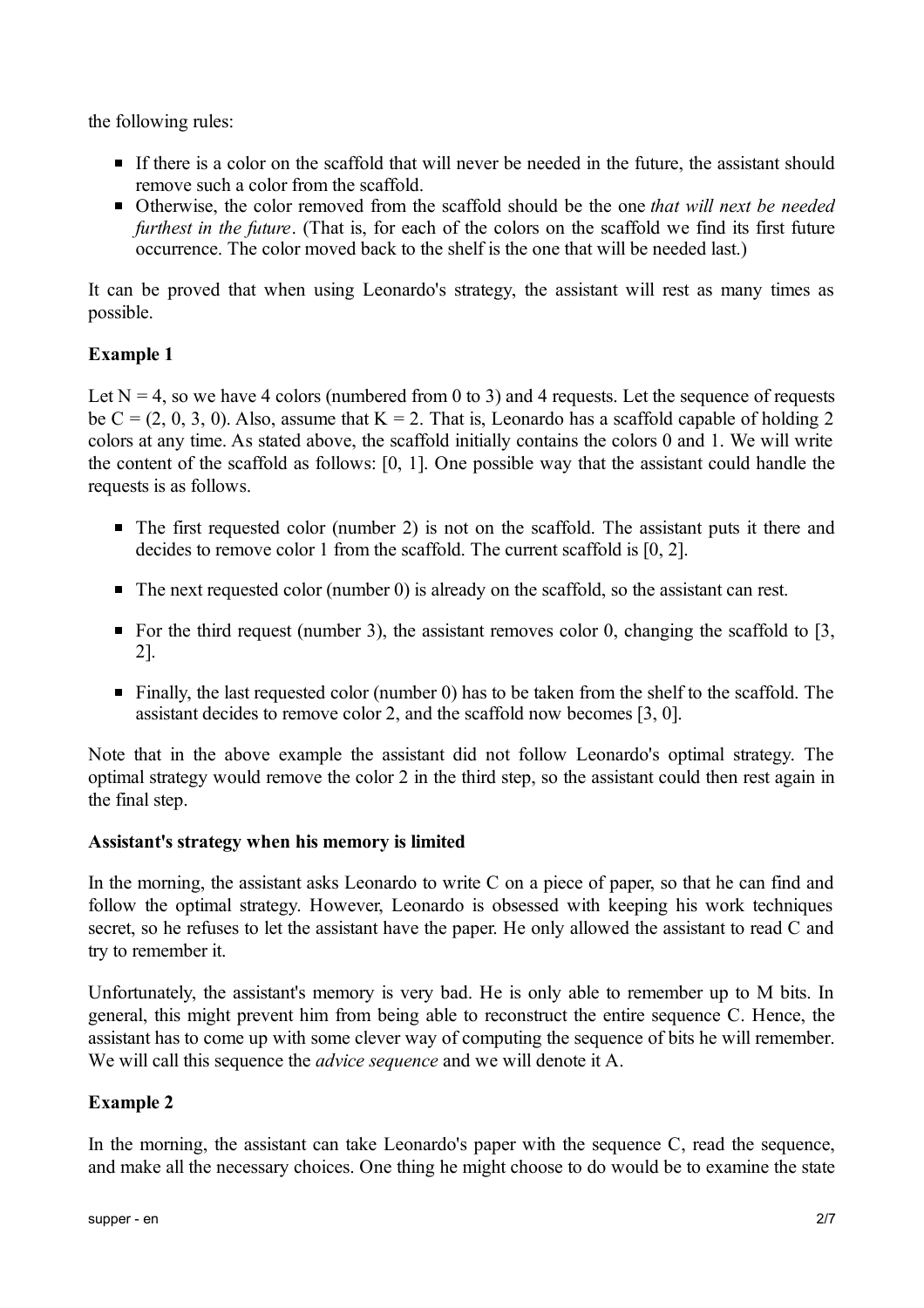of the scaffold after each of the requests. For example, when using the (sub-optimal) strategy given in Example 1, the sequence of scaffold states would be [0, 2], [0, 2], [3, 2], [3, 0]. (Recall that he knows that the initial state of the scaffold is [0, 1].)

Now assume that we have  $M = 16$ , so the assistant is able to remember up to 16 bits of information. As  $N = 4$ , we can store each color using 2 bits. Therefore 16 bits are sufficient to store the above sequence of scaffold states. Thus the assistant computes the following advice sequence:  $A = (0, 0, 0, 0)$ 1, 0, 0, 0, 1, 0, 1, 1, 1, 0, 1, 1, 0, 0).

Later in the day, the assistant can decode this advice sequence and use it to make his choices.

(Of course, with  $M = 16$  the assistant can also choose to remember the entire sequence C instead, using only 8 of the available 16 bits. In this example we just wanted to illustrate that he may have other options, without giving away any good solution.)

### **Statement**

You have to write *two separate programs* in the same programming language. These programs will be executed sequentially, without being able to communicate with each other during the execution.

The first program will be the one used by the assistant in the morning. This program will be given the sequence C, and it has to compute an advice sequence A.

The second program will be the one used by the assistant during the day. This program will receive the advice sequence A, and then it has to process the sequence C of Leonardo's requests. Note that the sequence C will only be revealed to this program one request at a time, and each request has to be processed before receiving the next one.

More precisely, in the first program you have to implement a single routine  $\text{ComputeAdvice}(C,$ N, K, M) having as input the array C of N integers (each in 0, …, N - 1), the number K of colors on the scaffold, and the number M of bits available for the advice. This program must compute an advice sequence A that consists of up to M bits. The program must then communicate the sequence A to the system by calling, for each bit of A in order, the following routine:

 $\blacksquare$  WriteAdvice(B) — append the bit B to the current advice sequence A. (You can call this routine at most M times.)

In the second program you have to implement a single routine  $\text{Assist}(A, N, K, R)$ . The input to this routine is the advice sequence A, the integers N and K as defined above, and the actual length R of the sequence A in bits ( $R \leq M$ ). This routine should execute your proposed strategy for the assistant, using the following routines that are provided to you:

- GetRequest $()$  returns the next color requested by Leonardo. (No information about the future requests is revealed.)
- PutBack $(T)$  put the color T from the scaffold back to the shelf. You may only call this routine with T being one of the colors currently on the scaffold.

When executed, your routine Assist must call GetRequest exactly N times, each time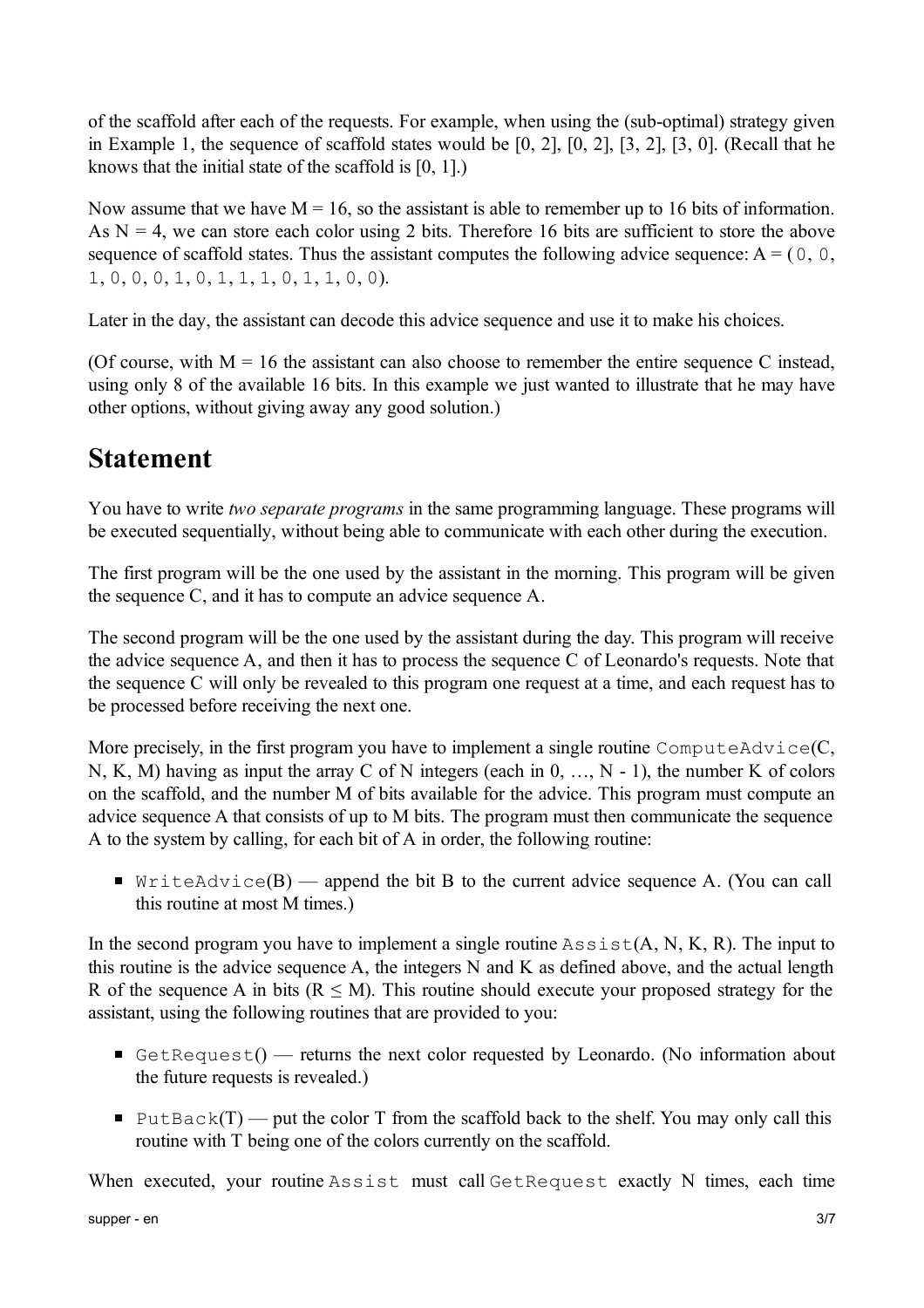receiving one of Leonardo's requests, in order. After each call to GetRequest, if the color it returned is *not* in the scaffold, you *must* also call PutBack(T) with your choice of T. Otherwise, y o u *must not* call PutBack. Failure to do so is considered an error and it will cause the termination of your program. Please recall that in the beginning the scaffold contains the colors from 0 to  $K - 1$ , inclusive.

A particular test case will be considered solved if your two routines follow all the imposed constraints, and the total number of calls to PutBack is *exactly equal* to that of Leonardo's optimal strategy. Note that if there are multiple strategies that achieve the same number of calls to PutBack, your program is allowed to perform any of them. (I.e., it is not required to follow Leonardo's strategy, if there is another equally good strategy.)

### **Example 3**

```
Continuing Example 2, assume that in ComputeAdvice you computed A = (0, 0, 1, 0, 0, 0,
1, 0, 1, 1, 1, 0, 1, 1, 0, 0). In order to communicate it to the system, you would have to make the
following sequence of calls: WriteAdvice(0) , WriteAdvice(0) , WriteAdvice(1),
WriteAdvice(0) , WriteAdvice(0) , WriteAdvice(0) , WriteAdvice(1),
WriteAdvice(0) , WriteAdvice(1) , WriteAdvice(1) , WriteAdvice(1),
WriteAdvice(0) , WriteAdvice(1) , WriteAdvice(1) , WriteAdvice(0),
WriteAdvice(0).
```
Your second routine Assist would then be executed, receiving the above sequence A, and the values  $N = 4$ ,  $K = 2$ , and  $R = 16$ . The routine Assist then has to perform exactly  $N = 4$  calls to GetRequest. Also, after some of those requests, Assist will have to call PutBack(T) with a suitable choice of T.

The table below shows a sequence of calls that corresponds to the (sub-optimal) choices from Example 1. The hyphen denotes no call to PutBack.

| GetRequest() | Action     |
|--------------|------------|
| 2            | PutBack(1) |
| 0            |            |
| 3            | PutBack(0) |
|              | PutBack(2) |

# **Subtask 1 [8 points]**

- $N < 5000$ .
- You can use at most  $M = 65,000$  bits.

### **Subtask 2 [9 points]**

- $\blacksquare$  N < 100 000.
- You can use at most  $M = 2,000,000$  bits.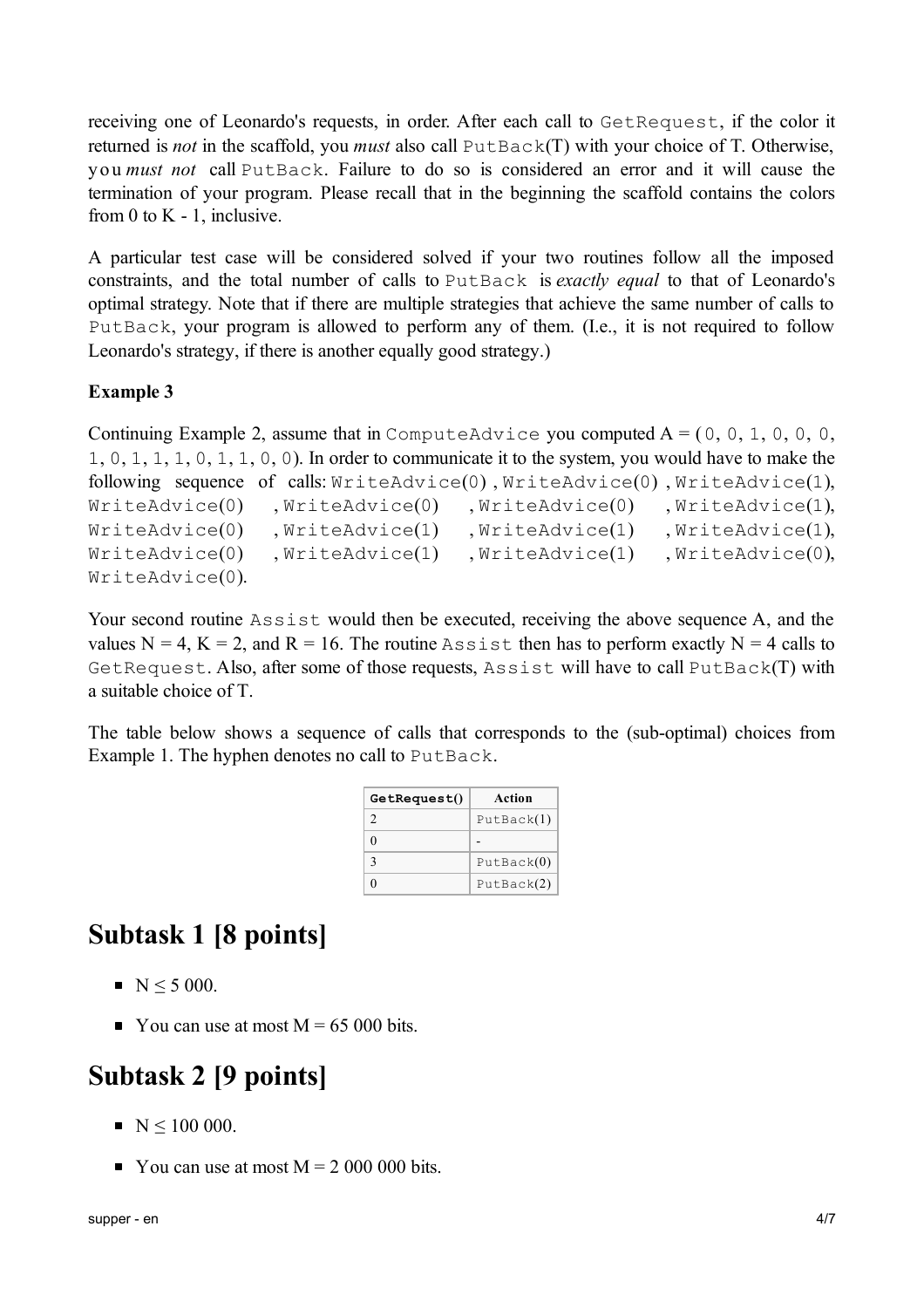## **Subtask 3 [9 points]**

- $\blacksquare$  N < 100 000.
- $\blacksquare$  K  $\leq$  25 000.
- You can use at most  $M = 1,500,000$  bits.

### **Subtask 4 [35 points]**

- $N < 5000$ .
- You can use at most  $M = 10,000$  bits.

# **Subtask 5 [up to 39 points]**

- $\blacksquare$  N < 100 000.
- $K < 25000$ .
- You can use at most  $M = 1800000$  bits.

The score for this subtask depends on the length R of the advice your program communicates. More precisely, if  $R_{\text{max}}$  is the maximum (over all test cases) of the length of the advice sequence produced by your routine ComputeAdvice, your score will be:

- 39 points if  $R_{\text{max}} \le 200\,000$ ;
- 39 (1 800 000  $R_{max}$ ) / 1 600 000 points if 200 000 <  $R_{max}$  < 1 800 000;
- 0 points if  $R_{\text{max}} \ge 1,800,000$ .

### **Implementation details**

You should submit exactly two files *in the same programming language*.

The first file is called advisor.c, advisor.cpp or advisor.pas. This file must implement the routine ComputeAdvice as described above and can call the routine WriteAdvice. The second file is called assistant.c, assistant.cpp or assistant.pas. This file must implement the routine Assist as described above and can call the routines GetRequest and PutBack.

The signatures for all the routines follow.

#### **C/C++ programs**

```
void ComputeAdvice(int *C, int N, int K, int M);
void WriteAdvice(unsigned char a);
```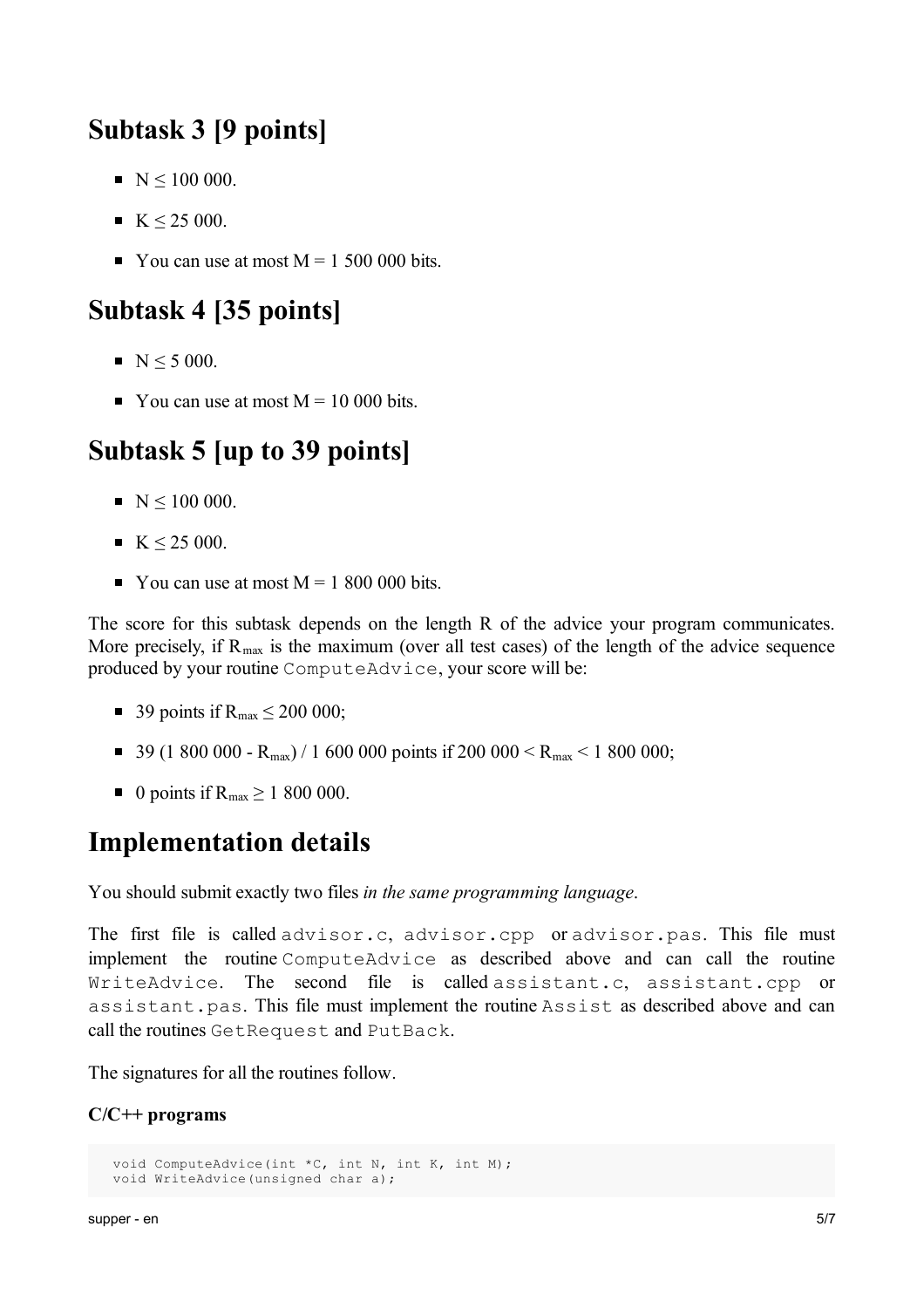```
void Assist(unsigned char *A, int N, int K, int R);
void PutBack(int T);
int GetRequest();
```
#### **Pascal programs**

```
procedure ComputeAdvice(var C : array of LongInt; N, K, M : LongInt);
procedure WriteAdvice(a : Byte);
```

```
procedure Assist(var A : array of Byte; N, K, R : LongInt);
procedure PutBack(T : LongInt);
function GetRequest : LongInt;
```
These routines must behave as described above. Of course you are free to implement other routines for their internal use. For  $C/C++$  programs, your internal routines should be declared  $static$ , as the sample grader will link them together. Alternately, just avoid having two routines (one in each program) with the same name. Your submissions must not interact in any way with standard input/output, nor with any other file.

When programming your solution, you also have to take care of the following instructions (the templates you can find in your contest environment already satisfy the requirements listed below).

#### **C/C++ programs**

At the beginning of your solution, you have to include the file advisor.h and assistant.h, respectively, in the advisor and in the assistant. This is done by including in your source the line:

#include "advisor.h"

or

```
#include "assistant.h"
```
The two files advisor.h and assistant.h will be provided to you in a directory inside your contest environment and will also be offered by the contest Web interface. You will also be provided (through the same channels) with code and scripts to compile and test your solution. Specifically, after copying your solution into the directory with these scripts, you will have to run compile\_c.sh or compile cpp.sh (depending on the language of your code).

#### **Pascal programs**

You have to use the units advisorlib and assistantlib, respectively, in the advisor and in the assistant. This is done by including in your source the line:

```
uses advisorlib;
```